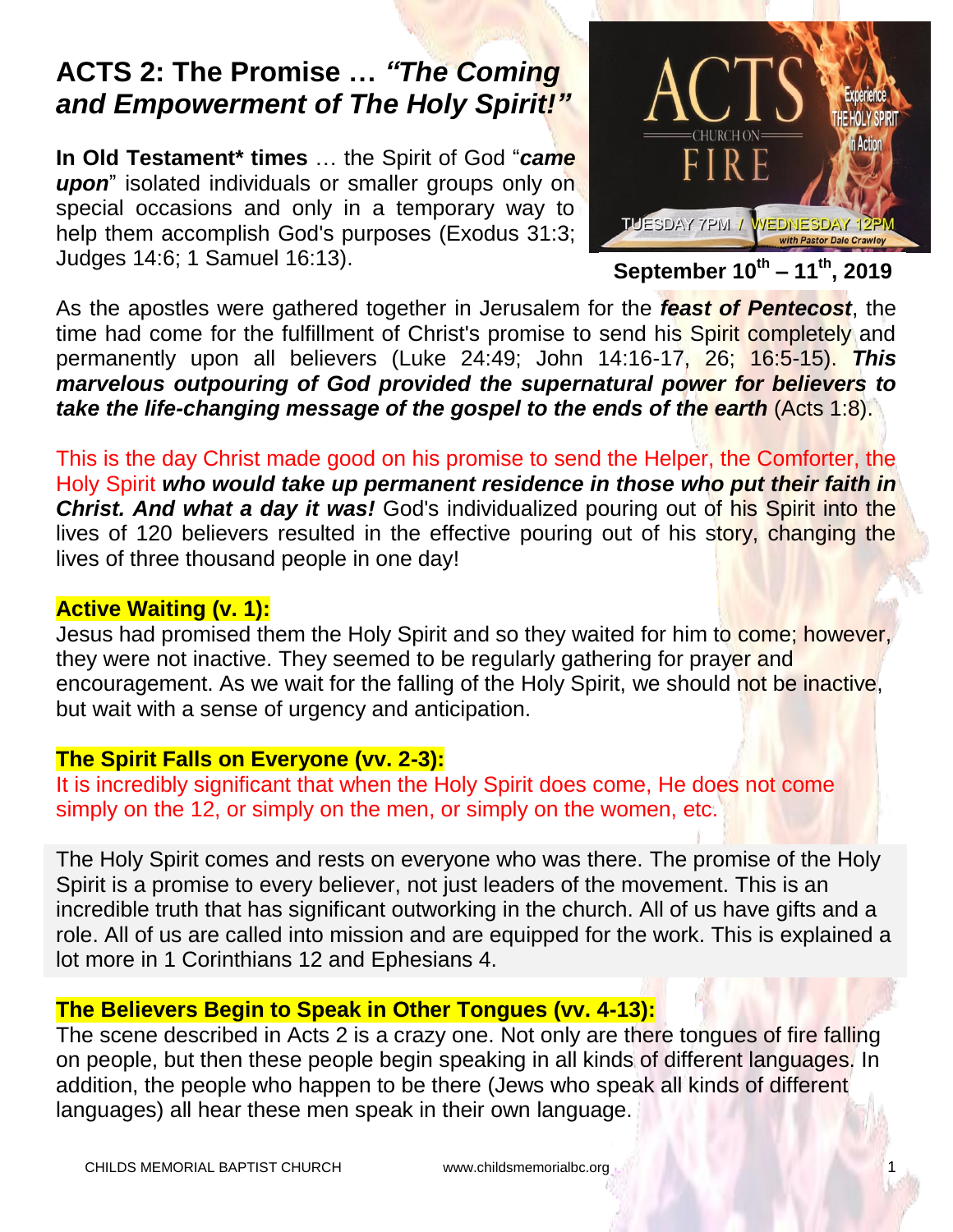This is the Holy Spirit's initial splash on the scene (at least in this context of indwelling every believer—He obviously has been present during all of history); we should expect a little bit of a bang!

#### *There are tons of parallels between the curse of Babel and the redemption of the church here* …

- *At Babel* … humanity united in rebellion against God and therefore God scrambled their languages.
- *At Pentecost* … the people of God are uniting in the service of God to draw in people of every tongue, tribe, and nation.

# **Peter Gets Up and Prophetically Explains What Is Going On (vv. 14-41):**

The essence of Peter's message is that the Messiah has come, but they (the Jews) killed Him. This is an incredible evil, but not outside of the plan of God. Though they had missed the Messiah and killed Him, Jesus was doing something for them that was beyond belief. He was dying as their substitute.

*Though Jesus died, death could not hold Him. He is ALIVE, just as was promised / predicted by David. Jesus has risen in victory over death. "You killed Him, but He won. He's alive."* 

*Isn't it interesting that the core of Peter's sermon … is on the resurrection?* He preaches this in the very place where Jesus was killed and buried. The fact that Jesus' followers began in the very place where He was killed and buried … breaks all the known rules for how myths are formed.

**(37-41) The people "***are cut to the heart***".** *The people are convicted of their sin and rightly acknowledge that they killed God.* All true belief begins with an awareness of our sin and unworthiness. *It is here that the grace of God becomes truly amazing!*

They repent (turn from their sin) and are baptized (publically declare their faith in Jesus Christ). Repentance and faith are like the two different sides of the same coin. You turn from something to something else. Notice also that this isn't simply a private turning in the "quietness of their own heart." This is a very public turning and identification with Jesus and His people.

Jesus commands us to be baptized! *It is the first act of obedience for the believer in the Gospel of Jesus Christ.* They are forgiven … Their sin is atoned for and they are made clean … They receive the gift of the Holy Spirit.

**This promise was not just for the first few in the door, it is what happens to every believer!**